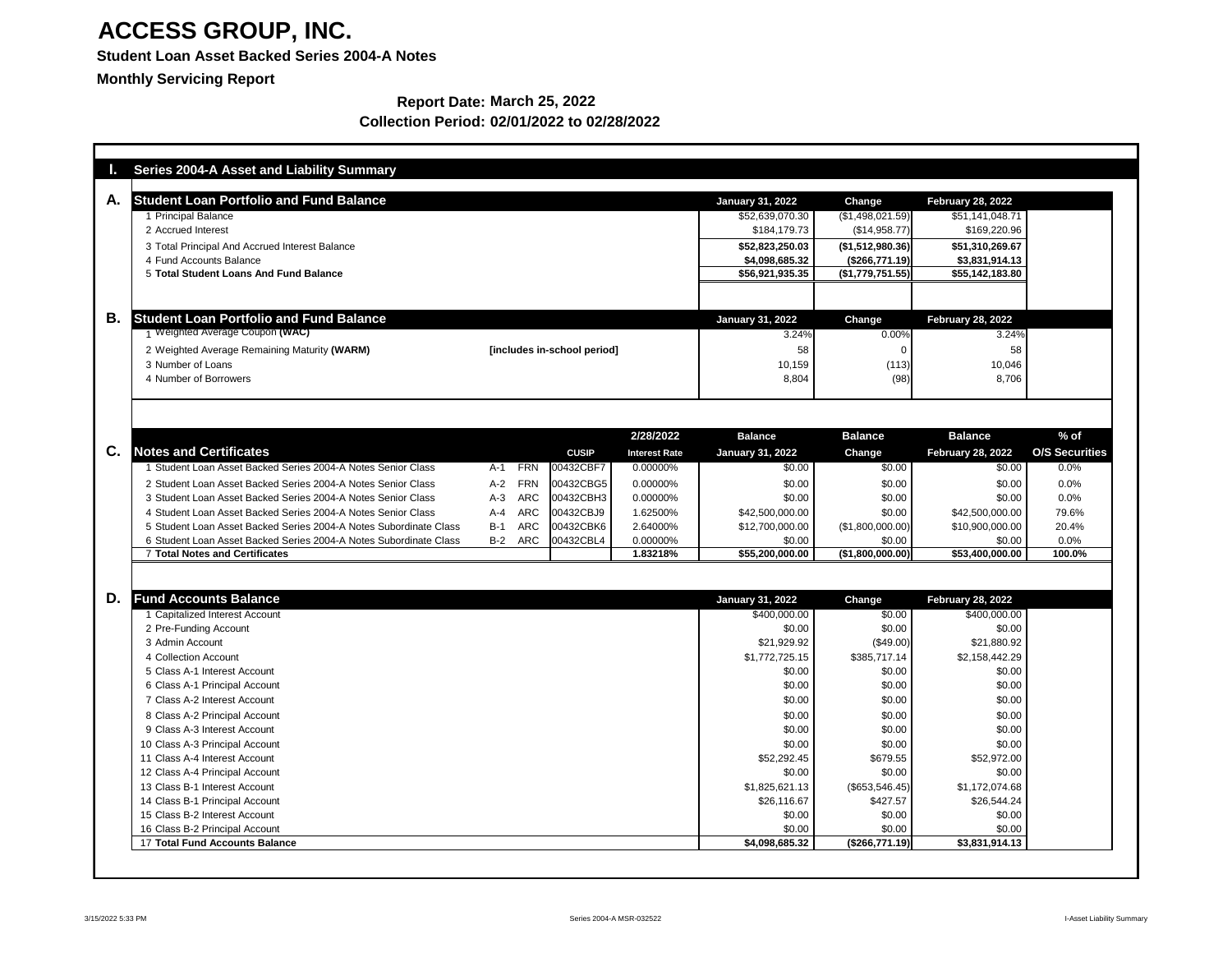**Student Loan Asset Backed Series 2004-A Notes**

**Monthly Servicing Report**

| Ш. | <b>Series 2004-A Transactions and Accruals</b>                                                                                                                                                                                                                                                                                                          |                                      |                                                                              |
|----|---------------------------------------------------------------------------------------------------------------------------------------------------------------------------------------------------------------------------------------------------------------------------------------------------------------------------------------------------------|--------------------------------------|------------------------------------------------------------------------------|
|    |                                                                                                                                                                                                                                                                                                                                                         |                                      |                                                                              |
| А. | <b>Student Loan Cash Principal Activity</b>                                                                                                                                                                                                                                                                                                             |                                      | <b>February 28, 2022</b>                                                     |
|    | <b>Borrower Payments - Total</b><br>1<br><b>Claim Payments</b><br>$\overline{2}$<br>Refunds<br>3<br><b>Reversals</b><br>4<br>5a New Acquisitions - Principal<br>5b Cancellations - Principal<br>5c New Acquisitions - Sale Transfers<br>5d New Acquisitions - Repurchases<br>New Acquisitions - Total<br>5<br><b>Total Cash Principal Activity</b><br>6 | \$0.00<br>\$0.00<br>\$0.00<br>\$0.00 | (\$1,443,563.35)<br>\$0.00<br>\$0.00<br>\$0.00<br>\$0.00<br>(\$1,443,563.35) |
| В. | <b>Student Loan Non-Cash Principal Activity</b><br><b>Capitalized Interest</b><br>1<br>New Acquisitions/Cancellations - Fees<br>2<br><b>Capitalized Guarantee Fees</b><br>3<br>4a Small Balance and Other Adjustments<br>4b Adjustments - Write-offs<br><b>Total Adjustments</b><br>4<br><b>Total Non-Cash Principal Activity</b><br>5                  | \$86.23<br>(\$54,588.66)             | \$44.19<br>\$0.00<br>\$0.00<br>(\$54,502.43)<br>(\$54,458.24)                |
| C. | <b>Total Student Loan Principal Activity</b>                                                                                                                                                                                                                                                                                                            |                                      | (\$1,498,021.59)                                                             |
| D. | <b>Student Loan Cash Interest Activity</b><br><b>Borrower Payments - Total</b><br>1<br><b>Claim Payments</b><br>2<br>3a New Acquisitions - Sale Transfers<br>3b New Acquisitions - Repurchases<br><b>New Acquisitions</b><br>3<br><b>Other Adjustments</b><br>4<br><b>Total Cash Interest Activity</b><br>5                                             | \$0.00<br>\$0.00                     | (\$152,324.57)<br>\$0.00<br>\$0.00<br>\$0.00<br>(\$152,324.57)               |
| Е. | <b>Student Loan Non-Cash Interest Activity</b><br><b>Borrower Accruals</b><br>1<br>Capitalized Interest<br>2<br>3a Small Balance and Other Adjustments<br>3b Adjustments - Write-offs<br><b>Total Adjustments</b><br>3<br>Fee Accruals<br>4<br>5<br><b>Total Non-Cash Interest Activity</b>                                                             | (\$234.93)<br>(\$2,759.24)           | \$138,852.03<br>(\$47.90)<br>(\$2,994.17)<br>\$1,555.84<br>\$137,365.80      |
| F. | <b>Total Student Loan Interest Activity</b>                                                                                                                                                                                                                                                                                                             |                                      | (\$14,958.77)                                                                |

#### **Report Date: March 25, 2022 Collection Period: 02/01/2022 to 02/28/2022**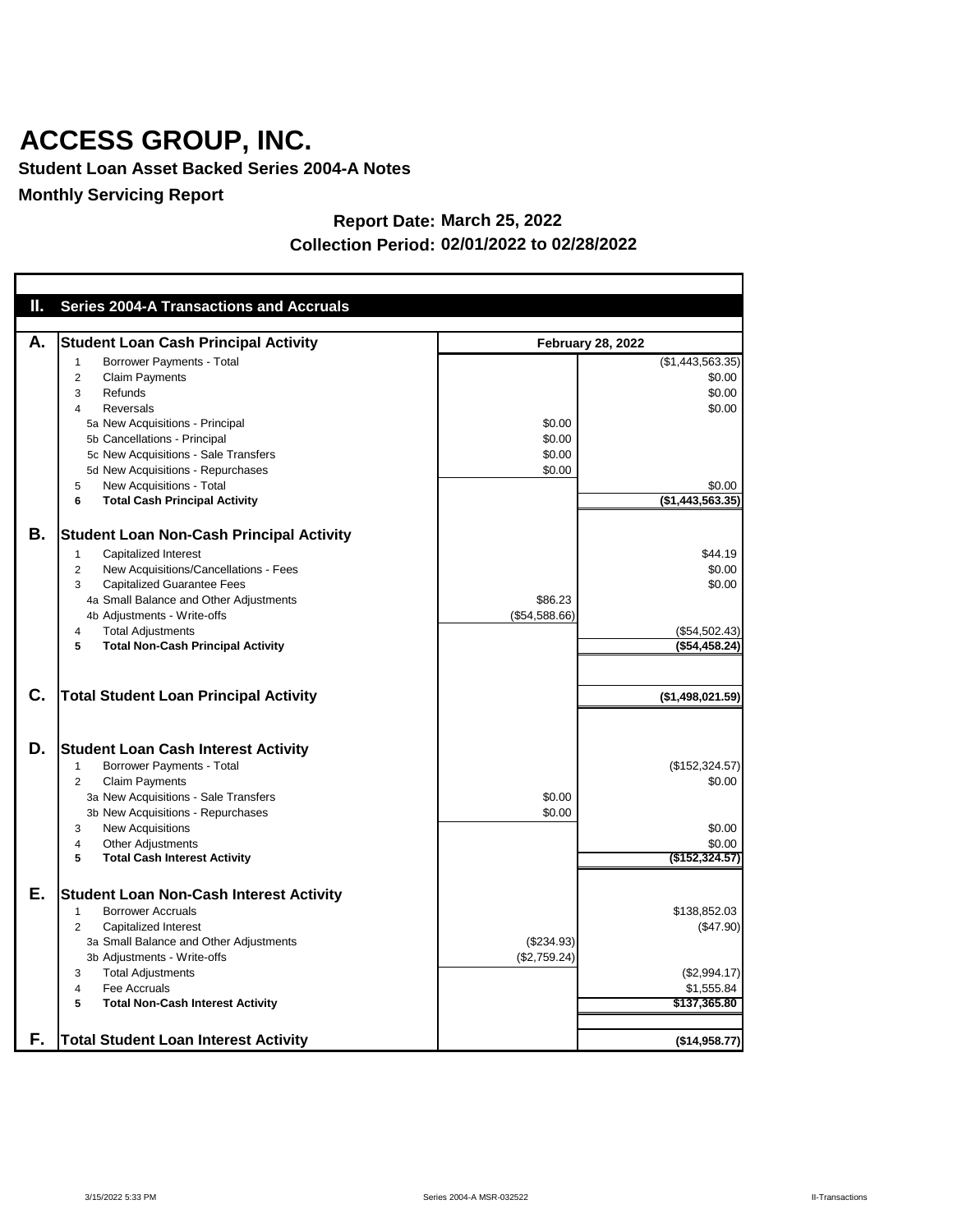**Student Loan Asset Backed Series 2004-A Notes**

**Monthly Servicing Report**

#### **Report Date: March 25, 2022**

| Ш. | <b>Series 2004-A Collection Fund Activity</b>                                                                                                                                |                          |                                   |                                       |
|----|------------------------------------------------------------------------------------------------------------------------------------------------------------------------------|--------------------------|-----------------------------------|---------------------------------------|
| A. | <b>Collection Fund</b>                                                                                                                                                       | <b>February 28, 2022</b> |                                   |                                       |
|    |                                                                                                                                                                              |                          |                                   |                                       |
|    | <b>Beginning Balance</b>                                                                                                                                                     | \$1,303,169.18           |                                   |                                       |
|    | <b>Transfers to Other Funds</b>                                                                                                                                              | (\$1,303,169.18)         |                                   |                                       |
|    | 1a Amount received in the collection account related to the collection period                                                                                                | \$1,568,807.83           |                                   |                                       |
|    | 1b Earnings                                                                                                                                                                  | \$94.23                  |                                   |                                       |
|    | 1c Recoveries                                                                                                                                                                | \$92,903.57              |                                   |                                       |
|    | 1d Misc. Payments Received/Due                                                                                                                                               | \$0.00                   |                                   |                                       |
|    | Only on capitalized interest release date any amount remaining in the CAPI account in excess of the CAPI account requirement                                                 | \$0.00                   |                                   |                                       |
|    | Amount in the capitalized interest account after application of funds in the collection account                                                                              | \$0.00                   |                                   |                                       |
|    | Amount received in the collection account after last date of related collection period                                                                                       | \$0.00                   |                                   |                                       |
|    | <b>Ending Balance</b>                                                                                                                                                        | \$1,661,805.63           |                                   |                                       |
|    |                                                                                                                                                                              |                          |                                   |                                       |
|    |                                                                                                                                                                              |                          |                                   |                                       |
| В. | <b>Required Payments Under Waterfall</b>                                                                                                                                     | <b>Payment</b>           | <b>Distribute from Collection</b> | <b>Transfer from Capitalized Fund</b> |
|    | 1a Administrative Allowance                                                                                                                                                  | \$19,739.65              | \$19,739.65                       | \$0.00                                |
|    | 1b Broker Dealer, Auction Agent and Other Fees                                                                                                                               | \$1,422.36               | \$1,422.36                        | \$0.00                                |
|    | 2a Payment of Interest Distribution Amount on Senior Notes; Class A-1                                                                                                        | \$0.00                   | \$0.00                            | \$0.00                                |
|    | 2b Payment of Interest Distribution Amount on Senior Notes; Class A-2                                                                                                        | \$0.00                   | \$0.00                            | \$0.00                                |
|    | 2c Payment of Interest Distribution Amount on Senior Notes; Class A-3                                                                                                        | \$0.00                   | \$0.00                            | \$0.00                                |
|    | 2d Payment of Interest Distribution Amount on Senior Notes; Class A-4                                                                                                        | \$58,879.50              | \$58,879.50                       | \$0.00                                |
|    | 3a Payment of Principal Distribution Amount on Senior Notes; Class A-1                                                                                                       | \$0.00                   | \$0.00                            | \$0.00                                |
|    | 3b Payment of Principal Distribution Amount on Senior Notes; Class A-2                                                                                                       | \$0.00                   | \$0.00                            | \$0.00                                |
|    | 3c Payment of Principal Distribution Amount on Senior Notes; Class A-3                                                                                                       | \$0.00                   | \$0.00                            | \$0.00                                |
|    | 3d Payment of Principal Distribution Amount on Senior Notes; Class A-4                                                                                                       | \$0.00                   | \$0.00                            | \$0.00                                |
|    | 4a Payment of Interest Distribution Amount on Subordinate Notes 2004-A Class B-1                                                                                             | \$20,044.05              | \$20,044.05                       | \$0.00                                |
|    | 4b Payment of Interest Distribution Amount on Subordinate Notes 2004-A Class B-2                                                                                             | \$0.00                   | \$0.00                            | \$0.00                                |
|    | 5a Payment of Principal Distribution Amount on Subordinate Notes 2004-A Class B-1 (if interest trigger)                                                                      | \$0.00                   | \$0.00                            | \$0.00                                |
|    | 5b Payment of Principal Distribution Amount on Subordinate Notes 2004-A Class B-2 (if interest trigger)                                                                      | \$0.00                   | \$0.00                            | \$0.00                                |
|    | Payment to the Subordinate Class B Note Principal account on the final Maturity date set forth                                                                               | \$0.00                   | \$0.00                            | \$0.00                                |
|    | Payment to the Capitalized Interest account to increase balance thereof set forth                                                                                            | \$0.00                   | \$0.00                            | \$0.00                                |
|    | Payment of any carry-over amounts due with respect to the class A-3 and Class A-4 notes<br>Payment of any carry-over amounts due with respect to the class B-1 and B-2 notes | \$0.00<br>\$0.00         | \$0.00<br>\$0.00                  | \$0.00<br>\$0.00                      |
|    | 10 Payment of principal with respect to the notes (Allocation of Principal Payments)                                                                                         | \$1,479,022.67           | \$1,479,022.67                    | \$0.00                                |
|    | 11 Only on or after the first Capitalized interest release date, any remainder to Access Group                                                                               | \$82,697.40              | \$82,697.40                       | \$0.00                                |
|    | <b>Total Payments</b>                                                                                                                                                        | \$1,661,805.63           | \$1,661,805.63                    | \$0.00                                |
|    |                                                                                                                                                                              |                          |                                   |                                       |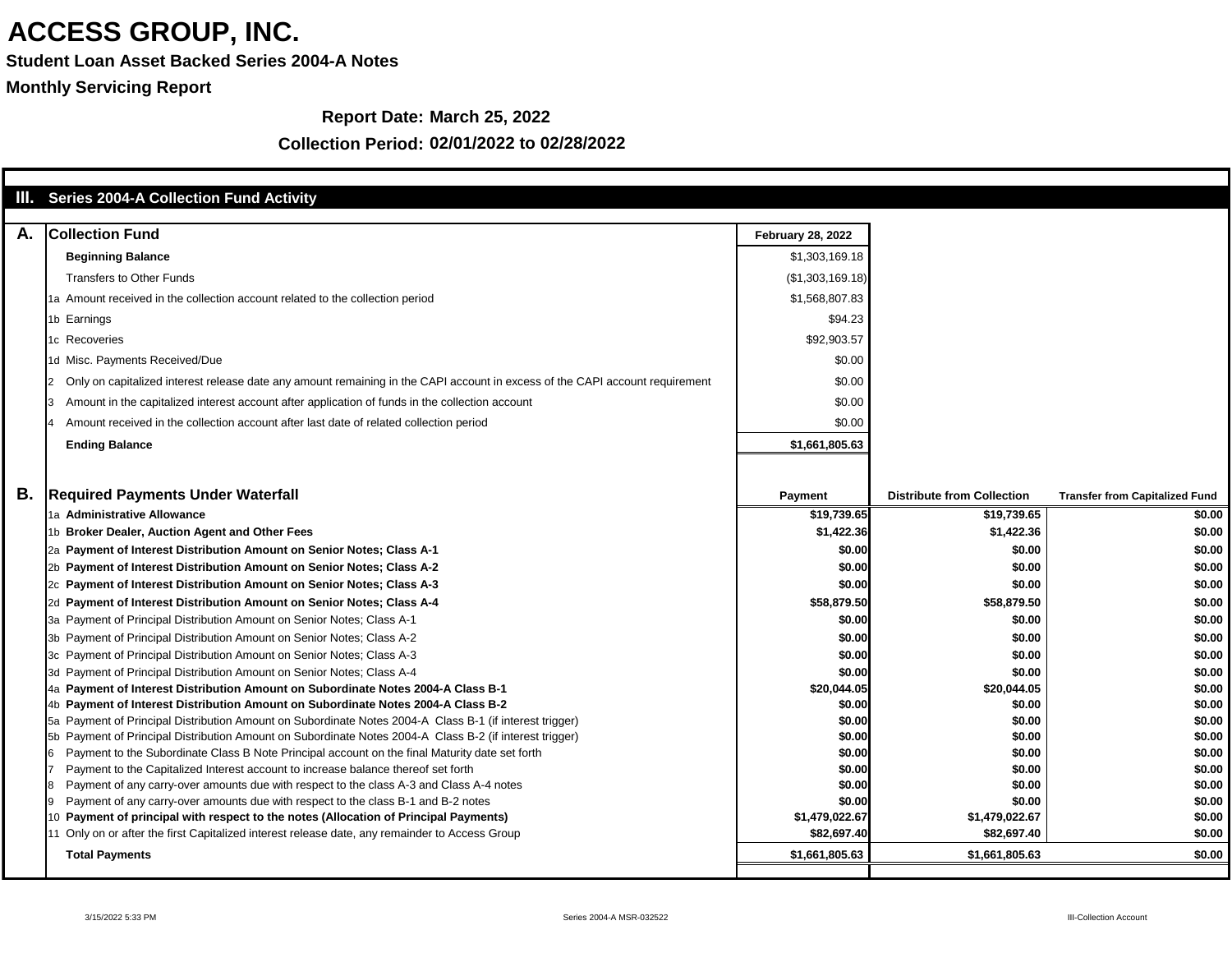### **Student Loan Asset Backed Series 2004-A Notes**

**Monthly Servicing Report**

### **Report Date: March 25, 2022**

|    |                 | IV. Series 2004-A Notes Waterfall for Distributions                                                  |                |                      |                     |
|----|-----------------|------------------------------------------------------------------------------------------------------|----------------|----------------------|---------------------|
|    |                 |                                                                                                      |                | Remaining            | <b>CAPI Account</b> |
|    |                 |                                                                                                      |                | <b>Funds Balance</b> | <b>Used</b>         |
| Α. |                 | <b>Total Available Funds (Collection Fund Account)</b>                                               | \$1,661,805.63 | \$1,661,805.63       | \$0.00              |
| Β. | <b>First</b>    | <b>Administration Allowance</b>                                                                      | \$21,162.01    | \$1,640,643.62       | \$0.00              |
| C. | <b>Second</b>   | Payment of Interest Distribution Amount on Senior Notes or Senior Obligations:                       |                |                      |                     |
|    |                 | (a) Student Loan Asset-Backed Notes, Senior Series 2004-A Class A-1 [FRN]                            | \$0.00         | \$1,640,643.62       | \$0.00              |
|    |                 | (b) Student Loan Asset-Backed Notes, Senior Series 2004-A Class A-2 [FRN]                            | \$0.00         | \$1,640,643.62       | \$0.00              |
|    |                 | (c) Student Loan Asset-Backed Notes, Senior Series 2004-A Class A-3 [ARC]                            | \$0.00         | \$1,640,643.62       | \$0.00              |
|    |                 | (d) Student Loan Asset-Backed Notes, Senior Series 2004-A Class A-4 [ARC]                            | \$58,879.50    | \$1,581,764.12       | \$0.00              |
|    |                 | <b>Total Interest Distribution on Senior Notes or Obligations:</b>                                   | \$58,879.50    |                      |                     |
|    |                 |                                                                                                      |                |                      |                     |
| D. | <b>Third</b>    | Payment of Principal Distribution Amount on Senior Notes or Senior Obligations:                      |                |                      |                     |
|    |                 | (a) Student Loan Asset-Backed Notes, Senior Series 2004-A Class A-1 [FRN]                            | \$0.00         | \$1,581,764.12       | \$0.00              |
|    |                 | (b) Student Loan Asset-Backed Notes, Senior Series 2004-A Class A-2 [FRN]                            | \$0.00         | \$1,581,764.12       | \$0.00              |
|    |                 | (c) Student Loan Asset-Backed Notes, Senior Series 2004-A Class A-3 [ARC]                            | \$0.00         | \$1,581,764.12       | \$0.00              |
|    |                 | (d) Student Loan Asset-Backed Notes, Senior Series 2004-A Class A-4 [ARC]                            | \$0.00         | \$1,581,764.12       | \$0.00              |
|    |                 | <b>Total Principal Distribution on Senior Notes or Obligations:</b>                                  | \$0.00         |                      |                     |
|    |                 |                                                                                                      |                |                      |                     |
| Е. | <b>Fourth</b>   | Payment of Interest Distribution Amount on Subordinate Notes 2004-A Class B-1 [ARC]:                 | \$20,044.05    | \$1,561,720.07       | \$0.00              |
|    |                 | Payment of Interest Distribution Amount on Subordinate Notes 2004-A Class B-2 [ARC]:                 | \$0.00         | \$1,561,720.07       | \$0.00              |
|    |                 |                                                                                                      |                |                      |                     |
| F. | <b>Fifth</b>    | Payment of Principal Distribution Amount on Subordinate Notes 2004-A Class B-1 (if interest trigger) | \$0.00         | \$1,561,720.07       | \$0.00              |
|    |                 | Payment of Principal Distribution Amount on Subordinate Notes 2004-A Class B-2 (if interest trigger) | \$0.00         | \$1,561,720.07       | \$0.00              |
|    |                 |                                                                                                      |                |                      |                     |
| G. | <b>Sixth</b>    | Payment to the Subordinate Class B Note Principal account on the final Maturity date set forth       | \$0.00         | \$1,561,720.07       | \$0.00              |
|    |                 |                                                                                                      |                |                      |                     |
| Η. | <b>Seventh</b>  | Payment to the Capitalized Interest account to increase balance thereof set forth                    | \$0.00         | \$1,561,720.07       | \$0.00              |
|    |                 |                                                                                                      |                |                      |                     |
| ъ. | Eighth          | Payment of any carry-over amounts due with respect to the class A-3 and class A-4 notes              | \$0.00         | \$1,561,720.07       | \$0.00              |
|    |                 |                                                                                                      |                |                      |                     |
|    |                 |                                                                                                      |                |                      |                     |
| J. | <b>Ninth</b>    | Payment of any carry-over amounts due with respect to the class B notes                              | \$0.00         | \$1,561,720.07       | \$0.00              |
|    |                 |                                                                                                      |                |                      |                     |
| K. | <b>Tenth</b>    | Payment of principal with respect to the notes (Allocation of Principal Payments)                    | \$1,479,022.67 | \$82,697.40          | \$0.00              |
|    |                 |                                                                                                      |                |                      |                     |
|    | <b>Eleventh</b> | Only on or after the Capitalized interest release date, any remainder to Access Group                | \$82,697.40    | \$0.00               | \$0.00              |
|    |                 |                                                                                                      |                |                      |                     |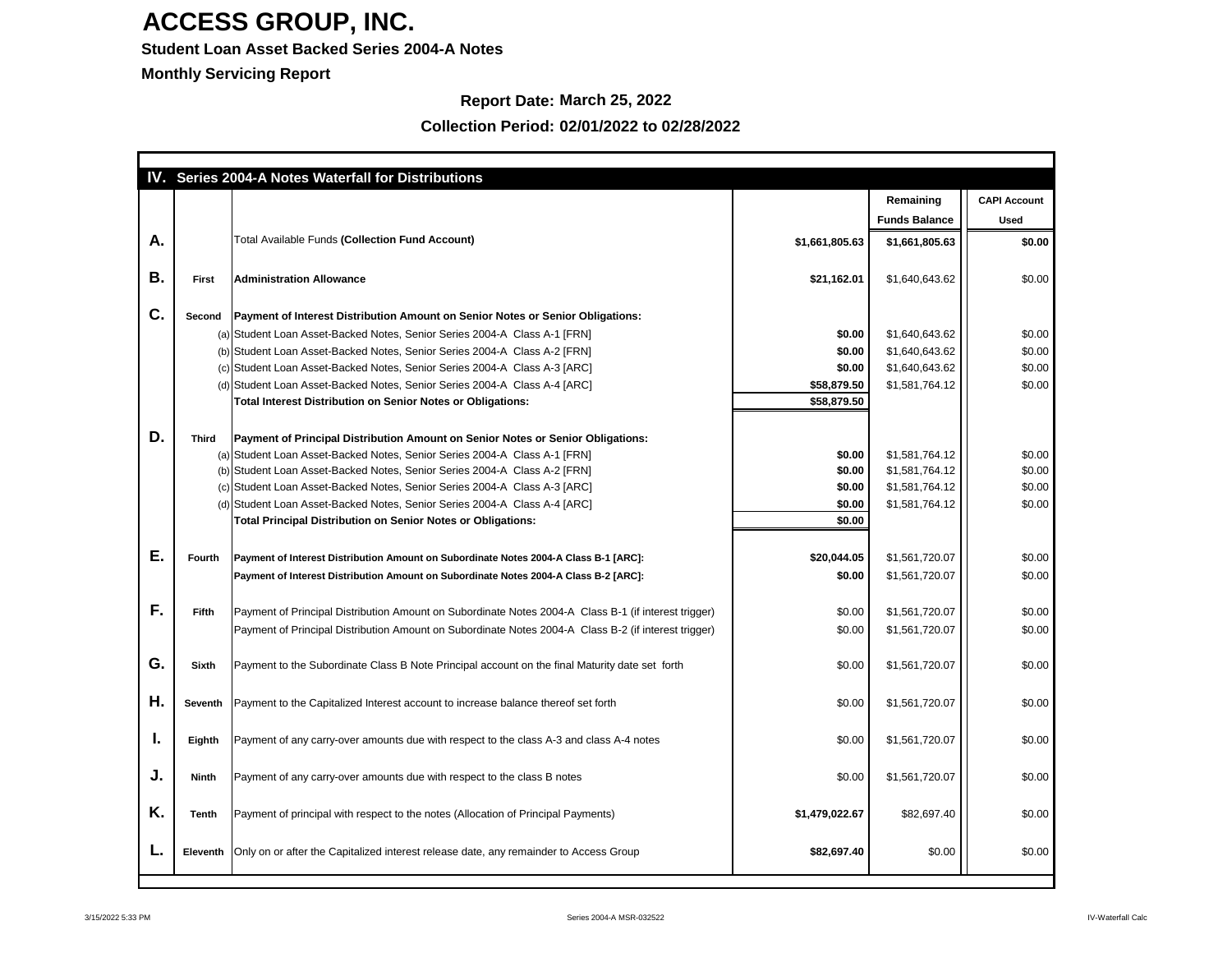**Student Loan Asset Backed Series 2004-A Notes**

**Monthly Servicing Report**

#### **Report Date: March 25, 2022**

| А. | <b>Net Loan Rate</b>                                              |                         |                          |
|----|-------------------------------------------------------------------|-------------------------|--------------------------|
|    | 1 FRN Notes outstanding Balance                                   | \$0.00                  |                          |
|    | 2 ARC Notes outstanding Balance                                   | \$53,400,000.00         |                          |
|    | 3 Amount of Accrued Interest                                      | \$138,145.93            |                          |
|    | 4 Plus investment earnings and late fees                          | \$1,631.61              |                          |
|    | 5 Minus Amount of interest on FRN                                 | \$0.00                  |                          |
|    | 6 Minus portion of Administrative allowance                       | \$19,177.89             |                          |
|    | 7 Minus Notes fees expected during current Interest Period        | \$1,422.36              |                          |
|    | 8 Annualized Net Loan Rate based on Current ARC Notes Outstanding | 2.68%                   |                          |
|    | <b>Net Loan Rate</b>                                              | 2.68%                   |                          |
| Β. | <b>Senior Asset Percentage</b>                                    | <b>Pre-Distribution</b> | <b>Post-Distribution</b> |
|    | 1 Student Loan Portfolio Balance                                  | \$51,310,269.67         | \$51,310,269.67          |
|    | 2 Fund Balances                                                   | \$3,831,914.13          | \$2,503,083.81           |
|    | 3 Senior Notes Interest and Fees Accrued                          | \$40,805.04             | \$40,805.04              |
|    | 4 Senior Notes Outstanding                                        | \$42,500,000.00         | \$42,500,000.00          |
|    | <b>Senior Asset Percentage</b>                                    | 129.65%                 | 126.52%                  |
| C. | <b>Subordinate Asset Percentage</b>                               | <b>Pre-Distribution</b> | <b>Post-Distribution</b> |
|    | 1 Student Loan Portfolio Balance                                  | \$51,310,269.67         | \$51,310,269.67          |
|    | 2 Fund Balances                                                   | \$3,831,914.13          | \$2,503,083.81           |
|    | 3 All Notes Interest and Fees Accrued                             | \$63,353.47             | \$63,353.47              |
|    | 4 All Notes Outstanding                                           | \$53,400,000.00         | \$52,250,000.00          |
|    | <b>Subordinate Asset Percentage</b>                               | 103.14%                 | 102.87%                  |

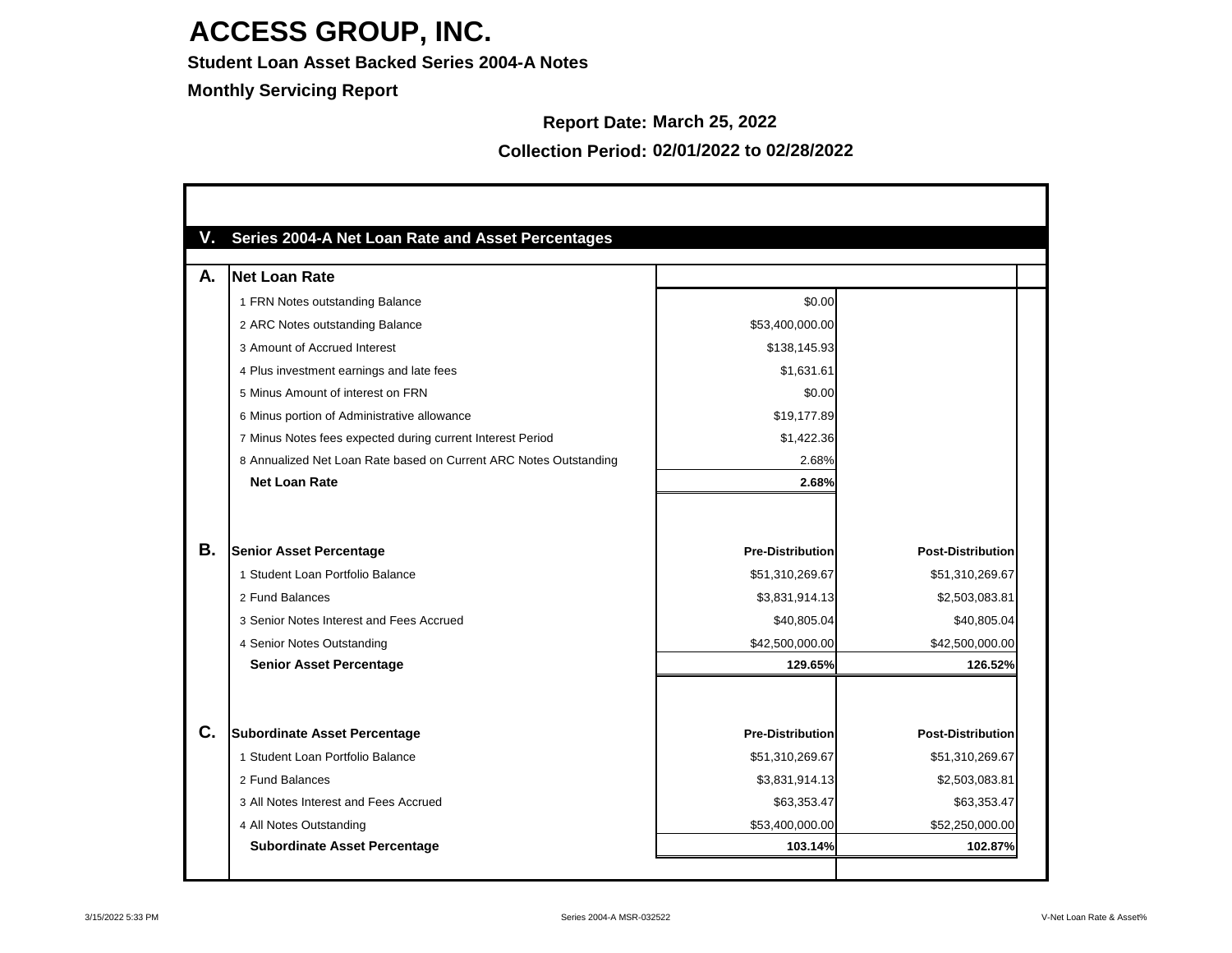#### **Student Loan Asset Backed Series 2004-A Notes**

#### **Monthly Servicing Report**

#### **Report Date: March 25, 2022**

|    | VI. Series 2004-A Portfolio Characteristics |                |                 |                  |
|----|---------------------------------------------|----------------|-----------------|------------------|
|    |                                             | <b>Number</b>  | <b>Dollar</b>   | $%$ of           |
|    |                                             | of Loans       | <b>Amount</b>   | <b>Portfolio</b> |
| A. | <b>Loan Type Distribution:</b>              |                |                 |                  |
|    | 1 Private Loans                             | 10,046         | \$51,141,048.71 | 100.00%          |
|    | 2 Total By Loan Type Distribution (a)       | 10,046         | \$51,141,048.71 | 100.00%          |
|    |                                             |                |                 |                  |
|    |                                             |                |                 |                  |
| Β. | <b>Borrower Status Distribution:</b>        |                |                 |                  |
|    | 1 In-School                                 | 3              | \$34,766.00     | 0.07%            |
|    | 2 Grace                                     | 1              | \$21,638.38     | 0.04%            |
|    | 3 Deferment                                 | $\overline{0}$ | \$0.00          | 0.00%            |
|    | 4 Forbearance                               | 27             | \$272,705.49    | 0.53%            |
|    | 5 Repayment                                 | 10,006         | \$50,728,412.66 | 99.19%           |
|    | 6 Interim Charge-Offs                       | 9              | \$83,526.18     | 0.16%            |
|    | 7 Total By Borrower Status Distribution     | 10,046         | \$51,141,048.71 | 100.00%          |
|    |                                             |                |                 |                  |
| C. | <b>School Type Distribution:</b>            |                |                 |                  |
|    | 1 Graduate                                  | 9,985          | \$50,777,502.80 | 99.29%           |
|    | 2 Undergraduate                             | 61             | \$363,545.91    | 0.71%            |
|    | 3 Total By Loan Type Distribution           | 10,046         | \$51,141,048.71 | 100.00%          |
|    |                                             |                |                 |                  |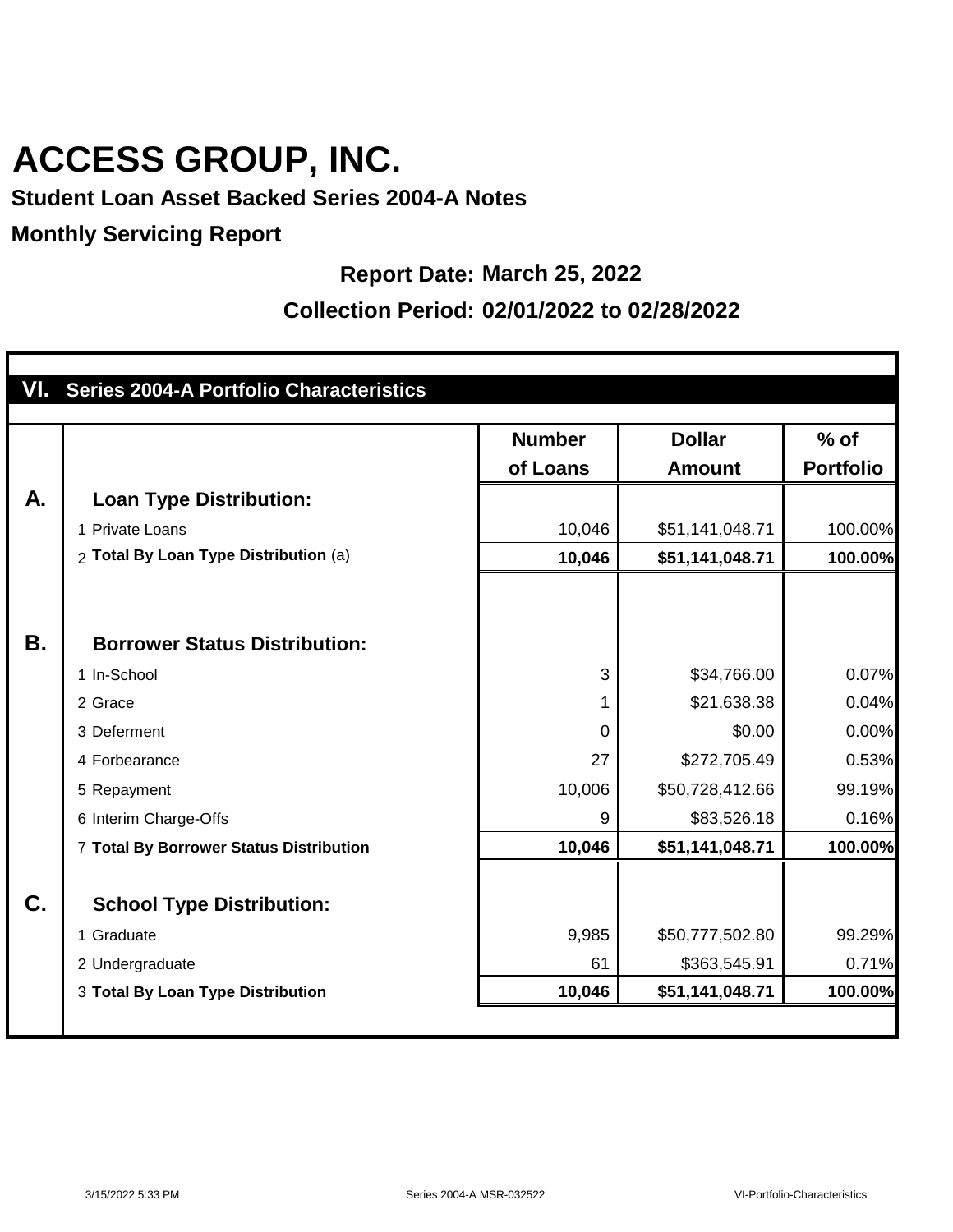### **Student Loan Asset Backed Series 2004-A Notes**

#### **Monthly Servicing Report**

**Report Date: March 25, 2022**

|    | VII. Series 2004-A Notes                                                                                                                                                                                                         | <b>Portfolio Status By Loan Type</b>             |                                                                                                                           |                                                                       |  |  |  |
|----|----------------------------------------------------------------------------------------------------------------------------------------------------------------------------------------------------------------------------------|--------------------------------------------------|---------------------------------------------------------------------------------------------------------------------------|-----------------------------------------------------------------------|--|--|--|
|    | <b>Status</b>                                                                                                                                                                                                                    | # of Loans                                       | Amount (\$)                                                                                                               | Percentage (%)                                                        |  |  |  |
|    | <b>INTERIM:</b>                                                                                                                                                                                                                  |                                                  | <b>Includes Accrued Int.</b>                                                                                              |                                                                       |  |  |  |
| А. | In-School<br>Current                                                                                                                                                                                                             | 3                                                | \$65,022.92                                                                                                               | 0.13%                                                                 |  |  |  |
| Β. | Grace<br>Current                                                                                                                                                                                                                 |                                                  | \$22,009.41                                                                                                               | 0.04%                                                                 |  |  |  |
| C. | <b>TOTAL INTERIM</b>                                                                                                                                                                                                             | 4                                                | \$87,032.33                                                                                                               | 0.17%                                                                 |  |  |  |
| D. | <b>REPAYMENT:</b><br><b>Active</b><br>Current<br>1-29 Days Delinquent<br>30-59 Days Delinquent<br>60-89 Days Delinquent<br>90-119 Days Delinquent<br>120-149 Days Delinquent<br>150-179 Days Delinquent<br>> 180 Days Delinquent | 9,621<br>154<br>128<br>45<br>14<br>18<br>26<br>0 | \$48,287,427.65<br>\$960,834.30<br>\$849,113.64<br>\$282,985.95<br>\$124,172.93<br>\$130,163.03<br>\$196,807.11<br>\$0.00 | 94.11%<br>1.87%<br>1.65%<br>0.55%<br>0.24%<br>0.25%<br>0.38%<br>0.00% |  |  |  |
| Е. | Deferment:<br>Current                                                                                                                                                                                                            | 0                                                | \$0.00                                                                                                                    | 0.00%                                                                 |  |  |  |
| F. | Forbearance:<br>Current                                                                                                                                                                                                          | 27                                               | \$305,444.18                                                                                                              | 0.60%                                                                 |  |  |  |
| G. | <b>Interim Charge-Offs</b>                                                                                                                                                                                                       | 9                                                | \$86,288.55                                                                                                               | 0.17%                                                                 |  |  |  |
| Η. | <b>TOTAL REPAYMENT</b>                                                                                                                                                                                                           | 10,042                                           | \$51,223,237.34                                                                                                           | 99.83%                                                                |  |  |  |
| I. | <b>TOTAL PORTFOLIO</b>                                                                                                                                                                                                           | 10,046                                           | \$51,310,269.67                                                                                                           | 100.00%                                                               |  |  |  |
|    |                                                                                                                                                                                                                                  |                                                  |                                                                                                                           |                                                                       |  |  |  |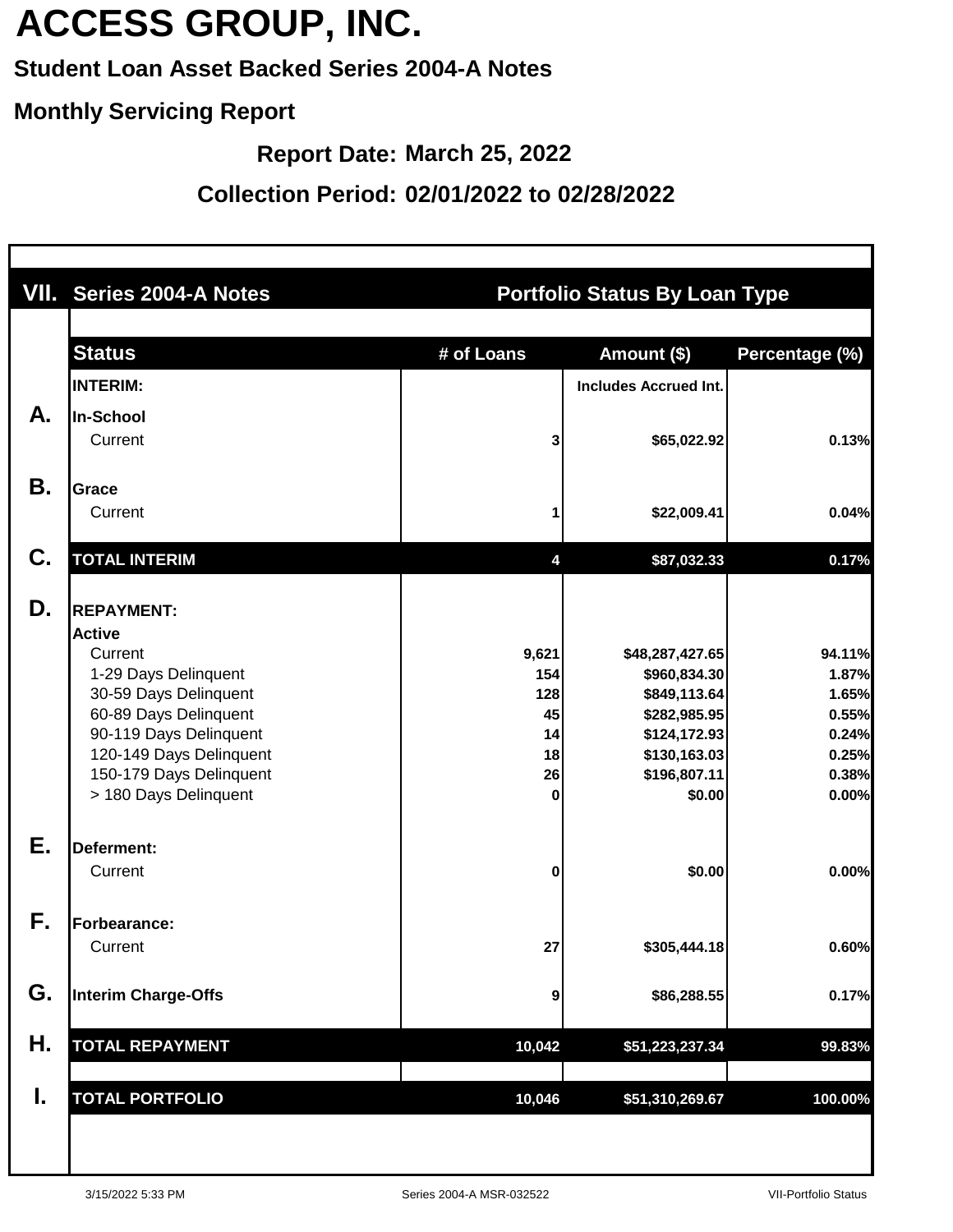### **Student Loan Asset Backed Series 2004-A Notes**

### **Monthly Servicing Report**

### **Report Date: March 25, 2022**

| VIII. Series 2004-A Portfolio Summary Report   |              |
|------------------------------------------------|--------------|
| 1 ABS Notes Outstanding                        | \$53,400,000 |
| 1 Total Private Principal Outstanding Balance  | \$51,141,049 |
| 2 Total Fund Accounts Balance                  | \$3,831,914  |
| 3 Total Principal and Accrued Interest Balance | \$51,310,270 |
| 4 Number of Loans                              | 10,046       |
| 5 Number of Borrowers                          | 8,706        |
| 1 Borrower Payments- Principal                 | \$1,443,563  |
| 2 Borrower Payments- Interest                  | \$152,325    |
| 1 Necessary Funds Transfer to Meet Obligations | \$0          |
| 2 Administrative Allowance                     | \$19,740     |
| 3 Cash Release to Access Group Inc             | \$82,697     |
| 1 Weighted Average Coupon (WAC)                | 3.24%        |
| 2 Weighted Average Remaining Maturity (WARM)   | 58           |
| 1 Senior Notes Outstanding                     | \$42,500,000 |
| 2 Subordinate Note Outstanding                 | \$10,900,000 |
| 3 Senior Principal Distribution Amount         | \$0          |
| 4 Subordinate Principal Distribution Amount    | \$1,800,000  |
| 5 Net Loan Rate                                | 2.68%        |
| 6 Senior Asset Percentage                      | 129.65%      |
| 7 Subordinate Asset Percentage                 | 103.14%      |
|                                                |              |